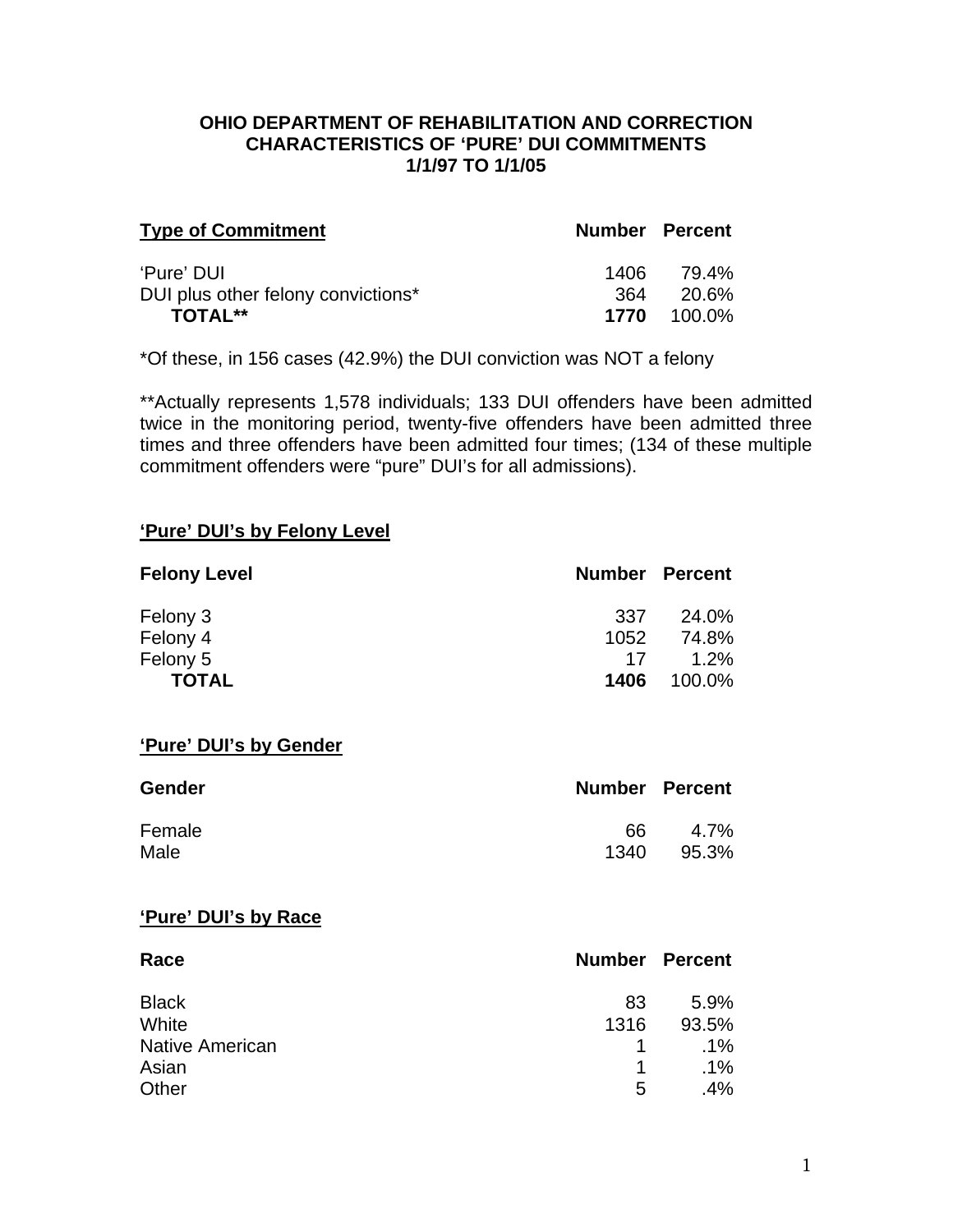# **'Pure' DUI's by Age at Commitment**

| <b>Age at Commitment</b> | <b>Number</b> | Percent |
|--------------------------|---------------|---------|
| 25 and under             | 73            | 5.2%    |
| 26 to 30                 | 203           | 14.4%   |
| 31 to 35                 | 269           | 19.1%   |
| 36 to 40                 | 347           | 24.7%   |
| 41 to 45                 | 294           | 20.9%   |
| 46 to 50                 | 137           | 9.7%    |
| Over 50                  | 83            | 5.9%    |

| Range = $19$ to $77$ | Median = $38$ |
|----------------------|---------------|
| Mean $= 37.9$        | Mode $= 38$   |

# **'Pure' DUI'S by Security Classification**

| <b>Security Level</b>                | <b>Number Percent</b> |         |
|--------------------------------------|-----------------------|---------|
| Level 1-A                            | 78                    | $5.5\%$ |
| Level 1-B                            | 1065                  | 75.7%   |
| Level 2                              | 155                   | 11.0%   |
| Level 3*                             | 107                   | 7.6%    |
| Level 4-B                            |                       | $.1\%$  |
| *Includes inmates still in reception |                       |         |

# **'Pure' DUI's by County of Commitment**

| <b>County of Commitment</b> | <b>Number</b> | <b>Percent</b> |
|-----------------------------|---------------|----------------|
| Cuyahoga                    | 107           | 7.6%           |
| Summit                      | 104           | 7.4%           |
| <b>Stark</b>                | 96            | 6.8%           |
| Hamilton                    | 82            | 5.8%           |
| Franklin                    | 76            | 5.4%           |
| Lorain                      | 69            | 4.9%           |
| Clermont                    | 56            | 4.0%           |
| <b>Butler</b>               | 54            | 3.8%           |
| Lake                        | 41            | 2.9%           |
| Portage                     | 33            | 2.3%           |
| Warren                      | 32            | 2.3%           |
| <b>All Other Counties</b>   | 656           | 46.7%          |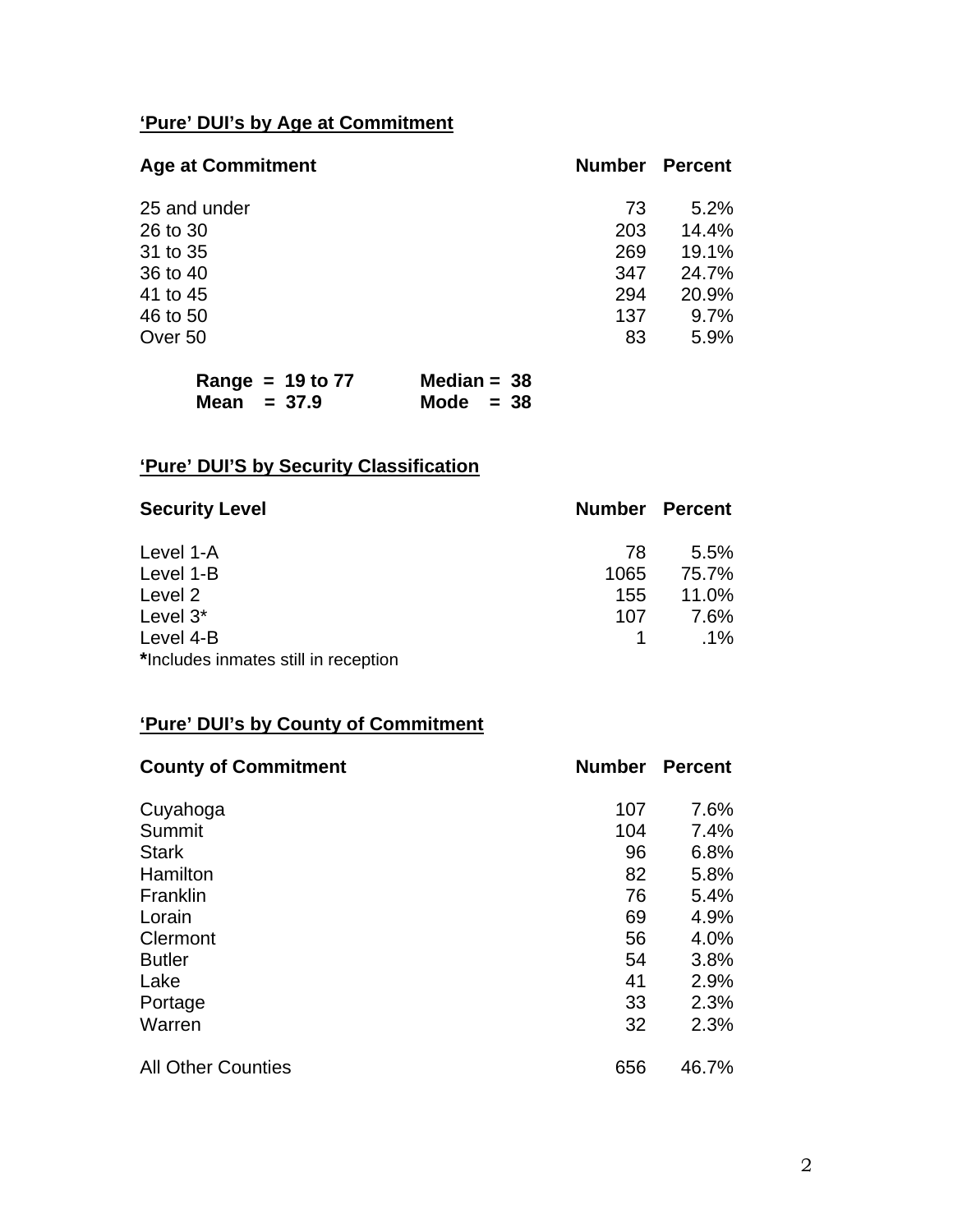## **'Pure' DUI's by Current Status**

| <b>Current Status</b>                  | <b>Number</b> | <b>Percent</b> |
|----------------------------------------|---------------|----------------|
| <b>Currently Incarcerated</b>          | 235           | 16.7%          |
| <b>Judicial Release</b>                | 228           | 16.2%          |
| <b>Released under PRC</b>              | 632           | 45.0%          |
| Released to Appeal Bond                | 5             | .4%            |
| <b>Furlough (Transitional Control)</b> | 43            | 3.1%           |
| <b>Vacated Sentence</b>                | 10            | $.7\%$         |
| <b>Court Order</b>                     | 10            | $.7\%$         |
| Death of Inmate                        |               | .5%            |
| Released at Expiration of Prison Term* | 236           | 16.8%          |

\*Released without post-release control; of the 244 releases in 2004, 149 were expiration of prison term (61.1%), compared with 37 inmates released onto PRC (twenty-six of whom had successfully completed the IPP sentence reduction program).

### **'Pure' DUI's by Length of Sentence (in months)**

| <b>Length of Sentence</b>           | <b>Number Percent</b> |       |
|-------------------------------------|-----------------------|-------|
| Two Months (mandatory sentence)     | 30                    | 2.1%  |
| Three to Six months                 | 195                   | 13.9% |
| Seven to Eleven months              | 154                   | 11.0% |
| Twelve months                       | 395                   | 28.0% |
| Thirteen to Seventeen months        | 149                   | 10.6% |
| Eighteen months                     | 119                   | 8.5%  |
| Nineteen to Twenty-four Months      | 171                   | 12.2% |
| <b>Twenty-five to Thirty Months</b> | 73                    | 5.2%  |
| Thirty-one to Thirty-five Months    | 0                     |       |
| Thirty-six months                   | 68                    | 4.8%  |
| Forty-eight to Fifty-nine Months    | 35                    | 2.5%  |
| <b>Sixty Months</b>                 | 17                    | 1.2%  |
| 48. 41. .                           |                       |       |

| Mode | $= 12$ months        |
|------|----------------------|
|      | Median $= 12$ months |

 $Mean = 16.4 months$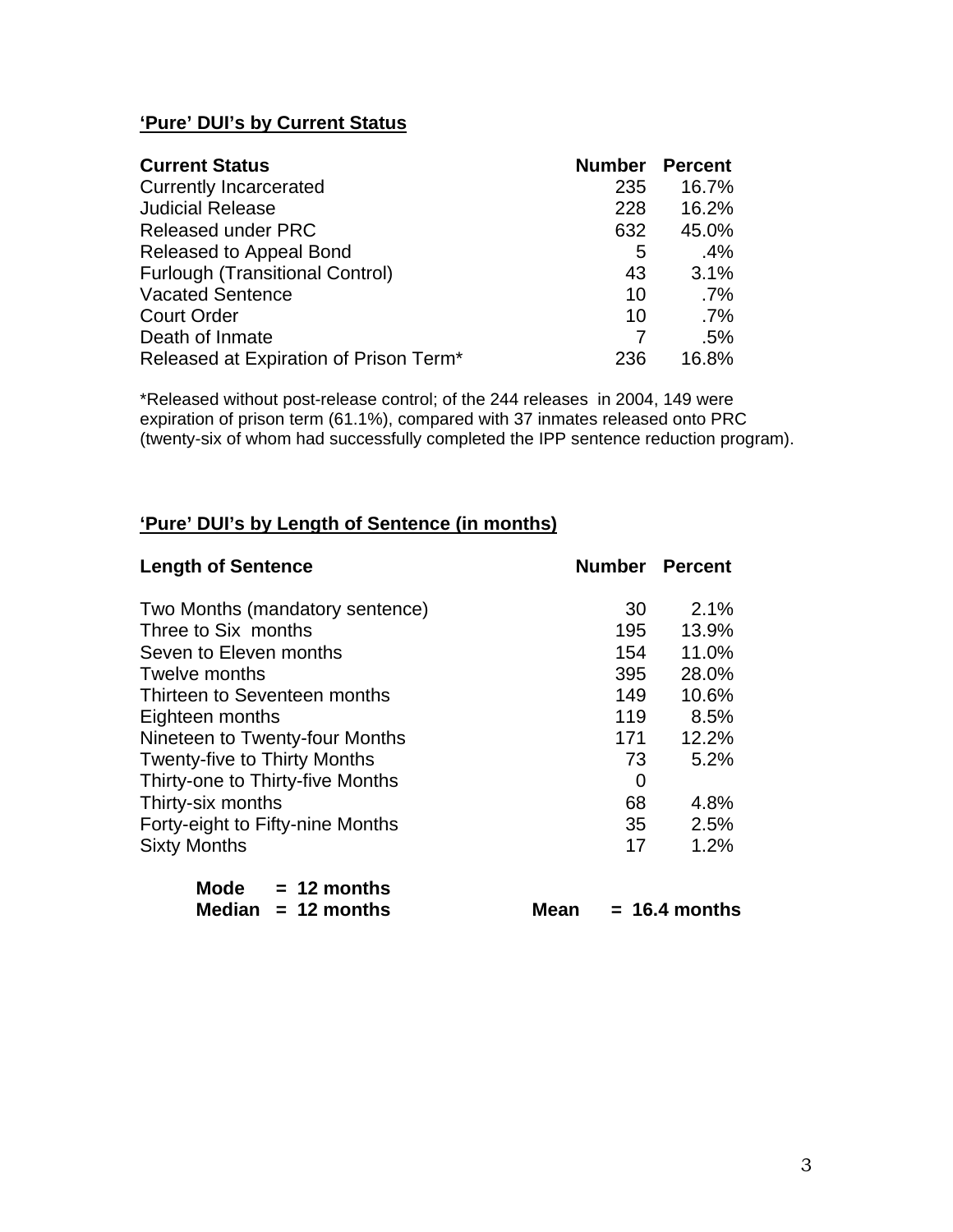# **'Pure' DUI's by Number of Prior Incarcerations**

| <b>Number of Prior Incarcerations</b> | <b>Number Percent</b> |       |
|---------------------------------------|-----------------------|-------|
| None                                  | 836                   | 59.5% |
| One                                   | 320 <sup>-</sup>      | 22.8% |
| Two                                   | 147                   | 10.5% |
| Three or more                         | 103                   | 7.3%  |

# **'Pure' DUI's Currently Incarcerated by Parent Institution\* (1/1/05)**

|                                                    |                           |                | # in  |
|----------------------------------------------------|---------------------------|----------------|-------|
| <b>Institution</b>                                 | <b>Number</b>             | <b>Percent</b> | Camp  |
| <b>Allen Correctional Institution</b>              | 6                         | 2.6%           |       |
| <b>Belmont Correctional Institution</b>            | 4                         | 1.7%           | 1     |
| <b>Chillicothe Correctional Institution</b>        | 15                        | 6.4%           |       |
| <b>Corrections Reception Center</b>                | 10                        | 4.3%           |       |
| <b>Franklin Pre-Release Center</b>                 | 1                         | .4%            |       |
| <b>Grafton Correctional Institution</b>            | 4                         | 1.7%           |       |
| <b>Hocking Correctional Institution</b>            | $\overline{2}$            | .9%            |       |
| <b>Lake Erie Correctional Institution</b>          | 5                         | 2.1%           |       |
| <b>Lebanon Correctional Institution</b>            | 1                         | .4%            | 1     |
| <b>London Correctional Institution</b>             | 10                        | 4.2%           | 1     |
| <b>Lorain Correctional Institution</b>             | $\overline{7}$            | 3.0%           |       |
| <b>Madison Correctional Institution</b>            | $\ensuremath{\mathsf{3}}$ | 1.3%           |       |
| <b>Mansfield Correctional Institution</b>          | $\overline{2}$            | .9%            | 1     |
| <b>Marion Correctional Institution</b>             | 3                         | 1.3%           | 1     |
| <b>Noble Correctional Institution</b>              | $\overline{7}$            | 2.1%           |       |
| <b>North Central Correctional Institution</b>      | $\overline{7}$            | 3.0%           |       |
| <b>North Coast Correctional Treatment Facility</b> | 107                       | 45.5%          |       |
| <b>Northeast Pre-Release Center</b>                | 3                         | 1.3%           |       |
| Ohio Reformatory for Women                         | 6                         | 2.6%           | $2^*$ |
| <b>Ohio State Penitentiary</b>                     | $\overline{4}$            | 1.7%           | 4     |
| <b>Pickaway Correctional Institution</b>           | 16                        | 6.9%           |       |
| <b>Richland Correctional Institution</b>           | 5                         | 2.1%           |       |
| <b>Ross Correctional Institution</b>               | $\overline{\mathbf{4}}$   | 1.7%           | 3     |
| Southeastern Correctional Institution<br>$N = 235$ | 3                         | 1.3%           |       |
| *Camp Meridian                                     |                           |                |       |

\*Includes inmates out to court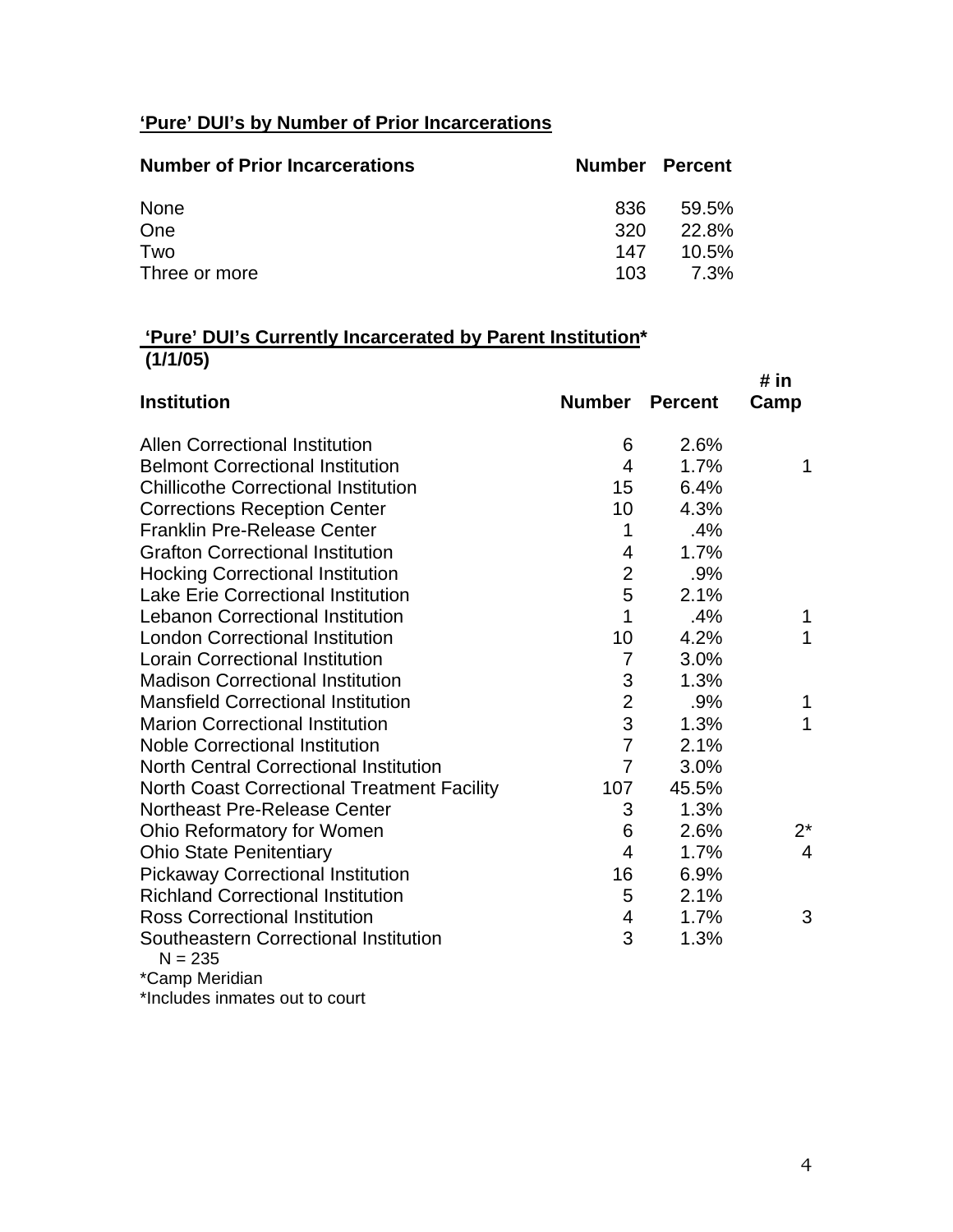## **'PURE' DUI OFFENDERS COMPARISON OF SELECTED RELEASE TYPES DEMOGRAPHICS AND TIME SERVED/TIME SAVED VARIABLES 1/1/05**

|                                                                                | <b>Release Types</b>          |                       |                                                |                             |                      |                        |                                                     |               |
|--------------------------------------------------------------------------------|-------------------------------|-----------------------|------------------------------------------------|-----------------------------|----------------------|------------------------|-----------------------------------------------------|---------------|
| <b>Variables</b>                                                               | Post-<br>Release<br>Control   |                       | <b>IPP</b> with<br>Post-<br>Release<br>Control |                             | Judicial<br>Release  |                        | Expiration<br>of Sentence<br>with No<br>Supervision |               |
|                                                                                | $\frac{9}{6}$<br>$\mathsf{N}$ |                       | $\frac{9}{6}$<br>N                             |                             | $\%$ *<br>N          |                        | N                                                   | $\frac{9}{6}$ |
| <b>TOTAL</b>                                                                   | 413                           |                       | 217                                            |                             | 228                  |                        | 236                                                 |               |
| Race:<br>White<br>African-American<br><b>Native American</b><br>Asian<br>Other | 391<br>20<br>$\overline{2}$   | 94.7<br>4.8<br>$.5\,$ | 207<br>$\overline{7}$<br>1<br>$\overline{2}$   | 95.4<br>3.2<br>$.5\,$<br>.9 | 213<br>14<br>1       | 93.4<br>6.1<br>$\cdot$ | 220<br>16                                           | 93.2<br>6.8   |
| Gender:<br>Male<br>Female                                                      | 399<br>14                     | 96.6<br>3.4           | 217                                            | 100.0                       | 204<br>24            | 89.5<br>10.5           | 222<br>14                                           | 94.1<br>5.9   |
| Age:<br>Mean<br>Median<br>Mode                                                 | 37.6<br>37.0<br>36.0          |                       | 38.0<br>39.0<br>38.0**                         |                             | 37.0<br>37.0<br>38.0 |                        | 38.0<br>38.0<br>44.0**                              |               |
| <b>Commitment County:</b><br>Major Urban**<br><b>All Others</b>                | 189<br>224                    | 45.7<br>54.3          | 72<br>145                                      | 33.2<br>66.8                | 71<br>157            | 31.1<br>68.9           | 95<br>141                                           | 40.3<br>59.7  |

\*Column totals = 100%

\*\*Cuyahoga, Franklin, Hamilton, Lucas, Montgomery, Stark and Summit

\*\*\*Multiple modes; lowest value is shown.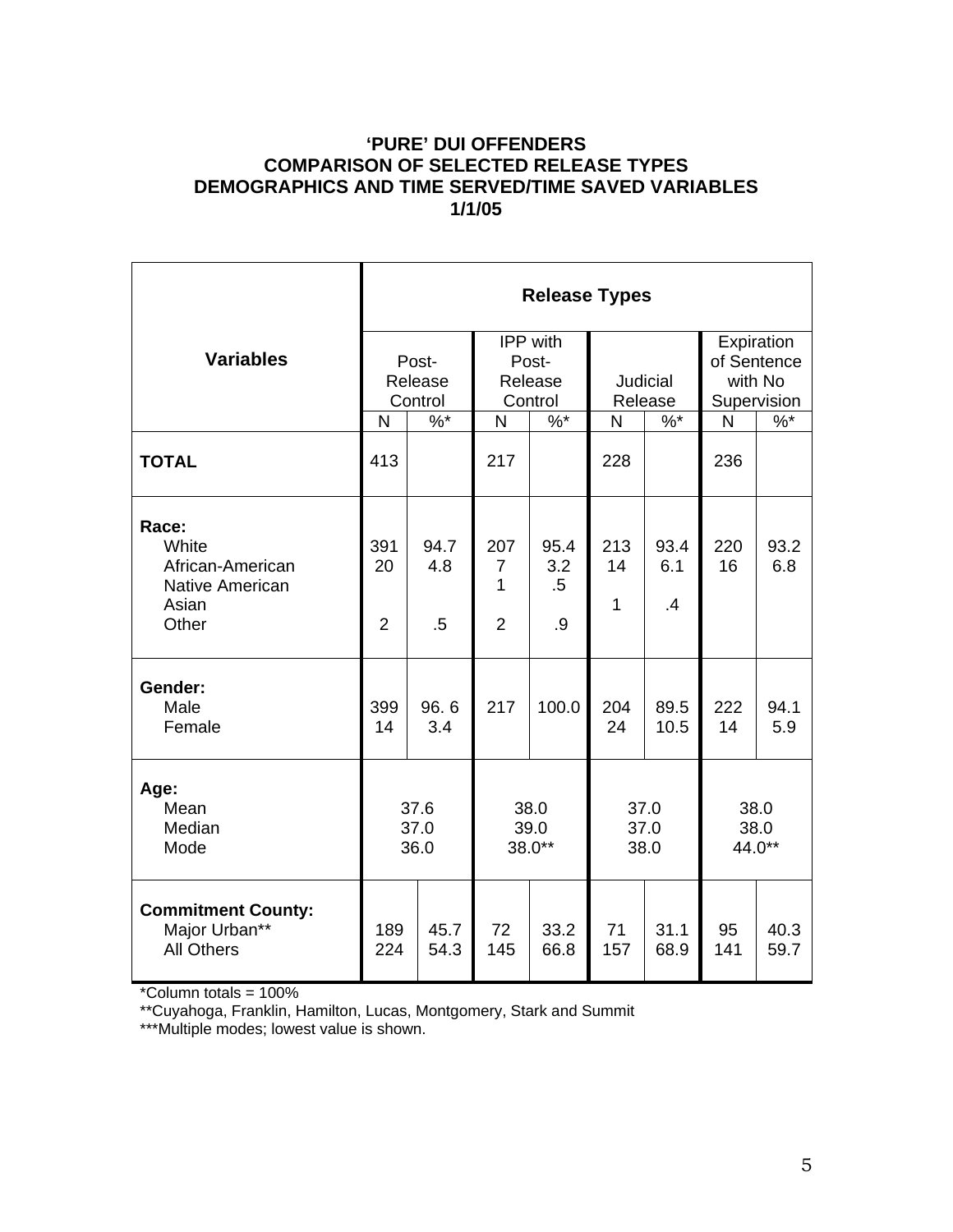|                                                                                       | <b>Release Types</b>   |                              |                                              |                                              |                       |                            |                           |                            |
|---------------------------------------------------------------------------------------|------------------------|------------------------------|----------------------------------------------|----------------------------------------------|-----------------------|----------------------------|---------------------------|----------------------------|
| <b>Variables</b>                                                                      | Post-                  |                              | IPP with<br>Post-                            |                                              |                       |                            | Expiration of<br>Sentence |                            |
|                                                                                       | Release<br>Control     |                              | Release<br>Control                           |                                              | Judicial<br>Release   |                            | (with No<br>Supervision)  |                            |
|                                                                                       | N                      | $\%$ *                       | N                                            | $\%$ *                                       | $\%$ *<br>N           |                            | N                         | $\%$ *                     |
| <b>Sentence Length</b><br>(Months):<br>Mean<br>Median<br>Mode                         |                        | 11.0<br>12.0<br>12.0         |                                              | 18.0<br>18.5<br>15.0<br>16.0<br>12.0<br>12.0 |                       | 13.5<br>12.0<br>12.0       |                           |                            |
| <b>Number of Priors:</b><br>None<br>One<br>Two<br>Three or More                       | 226<br>100<br>43<br>44 | 54.7<br>24.2<br>10.4<br>10.7 | 144<br>55<br>14<br>$\overline{4}$            | 66.4<br>25.3<br>6.5<br>1.8                   | 155<br>39<br>19<br>15 | 68.0<br>17.1<br>8.3<br>6.6 | 142<br>57<br>23<br>14     | 60.2<br>24.2<br>9.7<br>5.9 |
| <b>Time Served (Months):</b><br>Mean<br>Median<br>Mode                                | 8.6<br>7.8<br>$4.6**$  |                              | 5.7<br>5.1<br>4.8                            |                                              | 5.0<br>3.4<br>2.3     |                            | 10.5<br>8.4<br>5.3        |                            |
| <b>Time Saved Through</b><br><b>Early Release (Months):</b><br>Mean<br>Median<br>Mode |                        | N/A                          | 12.2<br>11.7<br>9.5<br>7.5<br>$6.7**$<br>9.2 |                                              | N/A                   |                            |                           |                            |

\*Column totals = 100%

\*\*Multiple modes; lowest value is shown